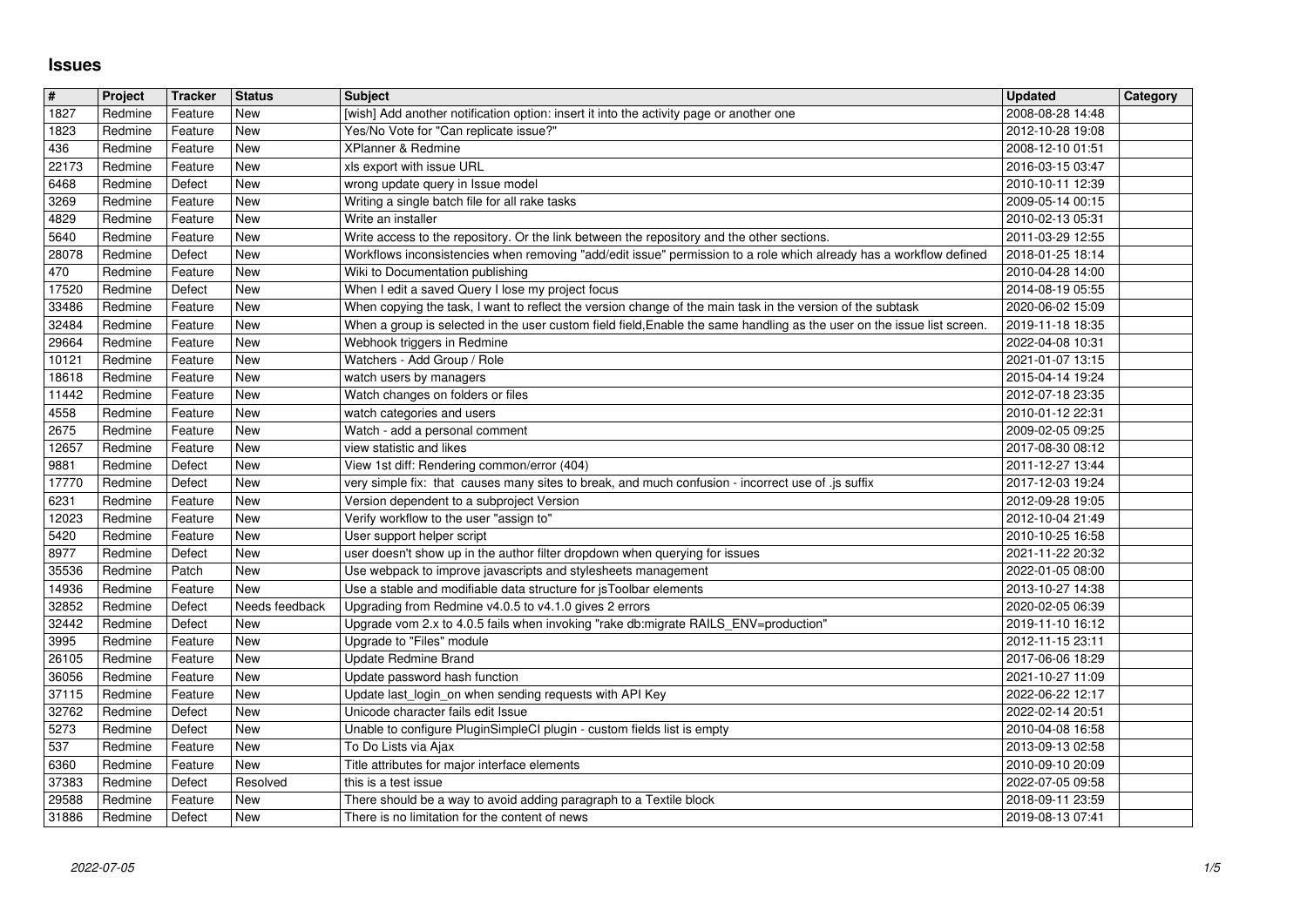| $\overline{\mathbf{H}}$ | Project            | Tracker            | <b>Status</b>                | <b>Subject</b>                                                                                                                                           | <b>Updated</b>                       | Category |
|-------------------------|--------------------|--------------------|------------------------------|----------------------------------------------------------------------------------------------------------------------------------------------------------|--------------------------------------|----------|
| 2596<br>35885           | Redmine<br>Redmine | Feature<br>Defect  | New<br>New                   | There are X users currently {editing viewing} this ticket<br>the change of routing raw files from repositories not included in the upgrade proces/manual | 2009-01-27 00:13<br>2021-09-24 17:32 |          |
| 32844<br>29512          | Redmine<br>Redmine | Feature<br>Defect  | <b>New</b><br>Confirmed      | The ability to change the 404 not found screen on each site<br>Test failures with redmine-3.4.6.zip in development mode                                  | 2020-01-20 12:29<br>2022-01-20 02:16 |          |
| 10578                   | Redmine            | Defect             | New                          | Test case test_index_grouped_by_date (documents_controller_test.rb) fails depending upon local timezone.                                                 | 2012-04-01 07:49                     |          |
| 8289                    | Redmine            | Defect             | <b>New</b>                   | target version does not get propagated to subtasks                                                                                                       | 2018-08-30 09:10                     |          |
| 2897<br>4636            | Redmine<br>Redmine | Feature<br>Feature | <b>New</b><br><b>New</b>     | Tagging in Redmine<br>System-wide Object Label Settings and the general Open Pario Malaise                                                               | 2018-08-26 22:55<br>2013-04-09 16:12 |          |
| 36438                   | Redmine            | Patch              | New                          | Support nulls first/last option for sorting order of custom queries                                                                                      | 2022-01-17 13:41                     |          |
| 10408<br>374            | Redmine<br>Redmine | Feature<br>Feature | New<br><b>New</b>            | Support More Hyperlink Protocols in the Wiki Formatter (textile/formatter.rb)<br>Support for milestones/iterations as part of projects                   | 2012-03-08 19:02<br>2013-03-07 12:22 |          |
| 8966                    | Redmine            | Feature            | <b>New</b><br><b>New</b>     | Support for keyword substitution in SVN                                                                                                                  | 2011-08-11 16:26                     |          |
| 8109<br>37108           | Redmine<br>Redmine | Patch<br>Feature   | <b>New</b>                   | Support for global permissions in acts_as_attachable<br>Support all variation of same character in persian/arabic scripts                                | 2011-04-08 23:09<br>2022-05-11 14:44 |          |
| 20482<br>14259          | Redmine            | Feature            | Needs feedback<br><b>New</b> | Super admin with more than one admin                                                                                                                     | 2015-09-04 04:00                     |          |
| 16101                   | Redmine<br>Redmine | Defect<br>Feature  | New                          | sub project show position problem<br>Sticky filters for all queries in project                                                                           | 2013-06-15 18:15<br>2014-02-14 16:28 |          |
| 31725<br>8595           | Redmine<br>Redmine | Feature            | New<br>New                   | Start Redmine version numbering in reverse order (newer towards older) when submitting bugs on this instance<br>Standards Adoption / Contribution        | 2019-07-15 09:40                     |          |
| 2389                    | Redmine            | Feature<br>Feature | <b>New</b>                   | Standard and custom issue fields should have a description/tooltip                                                                                       | 2011-07-14 18:20<br>2012-10-23 13:50 |          |
| 24426<br>6701           | Redmine<br>Redmine | Defect<br>Feature  | New<br><b>New</b>            | sqlserver2014:chang issues parentld success but view is wrong<br>Split the Enumerations admin panel to separate panels                                   | 2016-11-24 07:47<br>2010-11-27 00:40 |          |
| 25747                   | Redmine            | Feature            | <b>New</b>                   | Spent time - CUSTOM fields - edit permission - WEB UI vs. API access                                                                                     | 2019-05-14 22:05                     |          |
| 14706<br>2487           | Redmine<br>Redmine | Defect<br>Feature  | <b>New</b><br>Reopened       | Sometimes pages are slow<br>Software Reliability Growth Curve                                                                                            | 2013-08-20 11:23<br>2016-09-13 17:11 |          |
| 18914                   | Redmine            | Defect             | <b>New</b>                   | Slow rendering pages with many small macros                                                                                                              | 2015-01-23 00:37                     |          |
| 12222<br>5537           | Redmine<br>Redmine | Feature<br>Feature | New<br>New                   | SLA Integration (Service Level Agreement)<br>Simplify Wiki cross-page linking                                                                            | 2021-01-03 14:09<br>2011-05-06 10:46 |          |
| 15390                   | Redmine            | Patch              | <b>New</b>                   | Simple Redmine Sub-directory Support                                                                                                                     | 2013-11-19 05:27                     |          |
| 6257<br>3443            | Redmine<br>Redmine | Feature<br>Feature | <b>New</b><br><b>New</b>     | show/hide Secrets (eg. Passwords) in Wiki Sites<br>Show users                                                                                            | 2014-04-25 04:48<br>2013-04-09 14:08 |          |
| 1870                    | Redmine            | Feature            | <b>New</b>                   | Show progress towards the nearest version in the sidebar                                                                                                 | 2008-09-08 16:34                     |          |
| 7822<br>6367            | Redmine<br>Redmine | Feature<br>Feature | Needs feedback<br>New        | Show google docs<br>Shorten links to tickets in comments to #1234 format on save                                                                         | 2013-04-28 15:32<br>2010-09-12 06:39 |          |
| 10931                   | Redmine            | Defect             | <b>New</b>                   | Session does not stay logged in                                                                                                                          | 2013-12-02 16:31                     |          |
| 6583<br>2678            | Redmine<br>Redmine | Defect<br>Feature  | New<br>New                   | Separate non-subURI Redmine instances on the same machine cannot be logged into at once<br>Search and stats on workflow transitions                      | 2010-10-06 03:37<br>2013-04-11 12:50 |          |
| 36742                   | Redmine            | Patch              | New                          | Scroll to top button                                                                                                                                     | 2022-07-04 15:28                     |          |
| 9811<br>1496            | Redmine<br>Redmine | Defect<br>Feature  | New<br>New                   | SaveFileDialog popsup on various links<br>Save queries for any project                                                                                   | 2012-01-30 12:18<br>2008-06-18 21:53 |          |
| 11058                   | Redmine            | Defect             | New<br>New                   | Run Redmine in a sub directory results in "No route matches"                                                                                             | 2012-10-15 11:03                     |          |
| 4580<br>8837            | Redmine<br>Redmine | Patch<br>Defect    | New                          | Run rake db:schema:dump after rake db:migrate_plugins<br>RSS feed reports anonymus and the correct (named) user is in the changeset                      | 2010-10-25 17:03<br>2011-07-18 17:43 |          |
|                         |                    |                    |                              |                                                                                                                                                          |                                      |          |
|                         |                    |                    |                              |                                                                                                                                                          |                                      |          |
|                         |                    |                    |                              |                                                                                                                                                          |                                      |          |
|                         |                    |                    |                              |                                                                                                                                                          |                                      |          |
|                         |                    |                    |                              |                                                                                                                                                          |                                      |          |
|                         |                    |                    |                              |                                                                                                                                                          |                                      |          |
|                         |                    |                    |                              |                                                                                                                                                          |                                      |          |
|                         |                    |                    |                              |                                                                                                                                                          |                                      |          |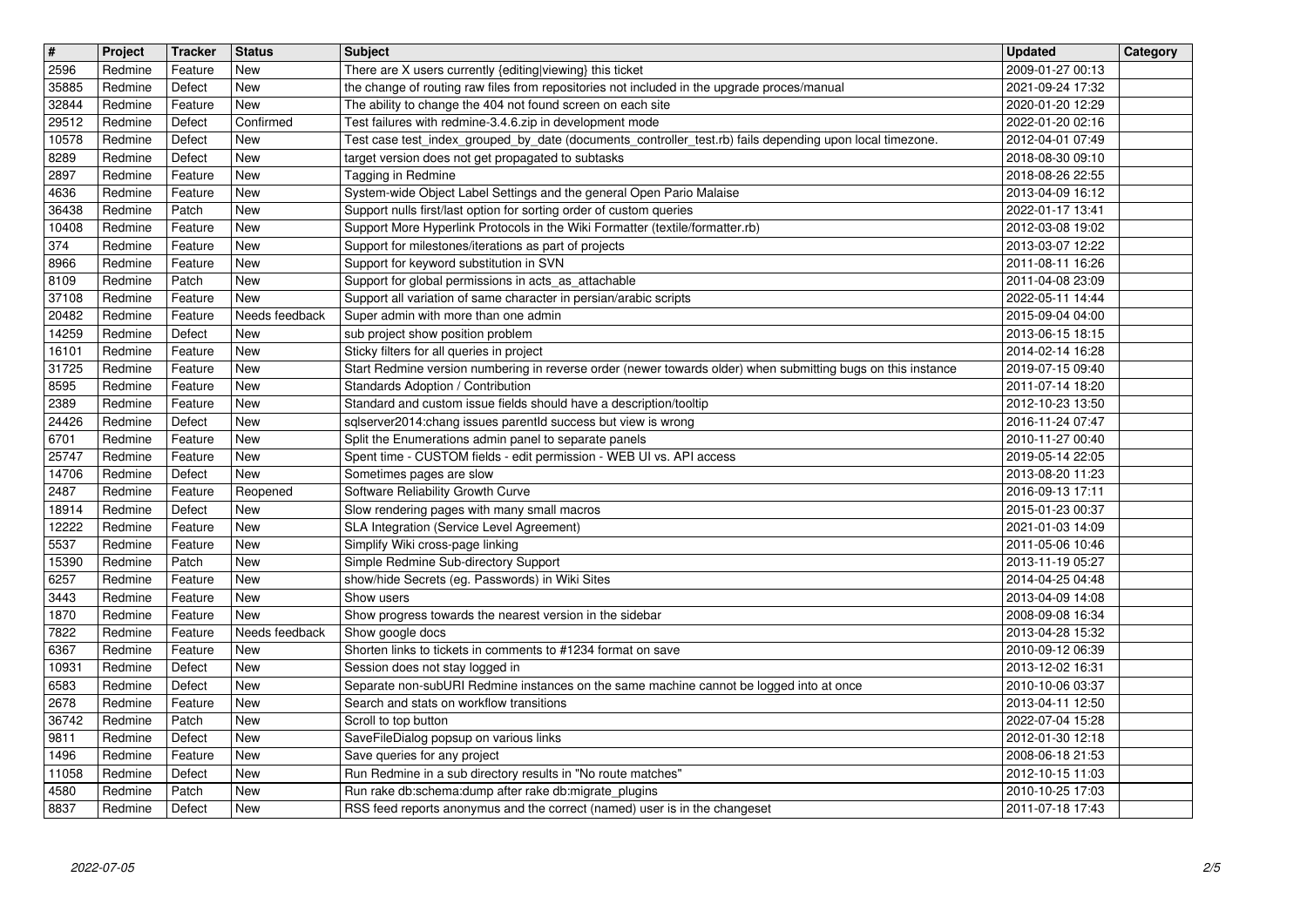| $\overline{\mathbf{H}}$ | Project            | Tracker            | <b>Status</b>  | <b>Subject</b>                                                                        | <b>Updated</b>                       | Category |
|-------------------------|--------------------|--------------------|----------------|---------------------------------------------------------------------------------------|--------------------------------------|----------|
| 3620                    | Redmine            | Feature            | New            | Roles displayed for users in admin area                                               | 2013-03-18 16:44                     |          |
| 2686                    | Redmine            | Feature            | New            | Role adminsitration with many projects / users -> grid overview, one submit           | 2020-09-08 12:04                     |          |
| 27990                   | Redmine            | Defect             | <b>New</b>     | Roadmap Issues null on selection of version custom field                              | 2018-02-04 15:40                     |          |
| 3505                    | Redmine            | Feature            | New            | <b>Risk Management</b>                                                                | 2011-02-10 00:11                     |          |
| 15019                   | Redmine            | Feature            | New            | Reusable custom queries                                                               | 2013-10-01 14:00                     |          |
| 13484                   | Redmine            | Defect             | <b>New</b>     | restricted access folder in a redmine project                                         | 2013-03-15 13:49                     |          |
| 11654                   | Redmine            | Feature            | New            | Restrict some roles per issue category                                                | 2012-08-19 20:11                     |          |
| 6917                    | Redmine            | Defect             | <b>New</b>     | respond_to_without_attributes? does not work from runner                              | 2010-11-16 20:24                     |          |
| 11656                   | Redmine            | Feature            | New            | Resources in Redmine                                                                  | 2012-08-20 11:14                     |          |
| 11808                   | Redmine            | Feature            | <b>New</b>     | Requiring submitter to select an issue type                                           | 2012-09-10 23:09                     |          |
| 18325                   | Redmine            | Feature            | <b>New</b>     | Request approval                                                                      | 2018-03-15 00:43                     |          |
| 2671                    | Redmine            | Feature            | New            | Reports to show people's working performance and project overview status.             | 2009-02-09 18:31                     |          |
| 7617                    | Redmine            | Feature            | New            | Replicating a redmine instance geographically across continents                       | 2011-02-15 07:24                     |          |
| 35217                   | Redmine            | Patch              | <b>New</b>     | Replace use of Digest::MD5 / Digest::SHA1 with ActiveSupport::Digest                  | 2021-05-07 15:14                     |          |
| 2082                    | Redmine            | Feature            | New            | Rename Issue as Ticket (or ) in GUI                                                   | 2008-10-25 05:50                     |          |
| 1024                    | Redmine            | Feature            | New            | Remove unneeded .js files to speed page load                                          | 2012-10-30 21:32                     |          |
| 36806                   | Redmine            | Patch              | New            | Remove rss_* deprecated methods<br>Remove attachment based on minimum file size.      | 2022-03-19 11:36                     |          |
| 37127<br>5863           | Redmine<br>Redmine | Feature<br>Feature | New<br>New     | Remove All Plugins                                                                    | 2022-06-10 04:51<br>2013-04-10 13:50 |          |
| 12546                   | Redmine            | Feature            | <b>New</b>     | Relate issues inside a project with subprojects                                       | 2012-12-09 10:15                     |          |
| 4980                    | Redmine            | Feature            | New            | Reference to a commit in a different project                                          | 2010-03-03 20:54                     |          |
| 13189                   | Redmine            | Defect             | New            | Redmine version in trunk should be based on next major release                        | 2013-03-11 20:26                     |          |
| 1628                    | Redmine            | Defect             | Reopened       | redmine sends http on forms on https server                                           | 2010-12-19 04:58                     |          |
| 35802                   | Redmine            | Defect             | Needs feedback | Redmine profile language form lists non-localized languages as English                | 2021-08-24 23:17                     |          |
| 28111                   | Redmine            | Defect             | New            | Redmine Permissions - option to combine "Non member" role with others                 | 2018-01-31 11:58                     |          |
| 6517                    | Redmine            | Feature            | New            | Redmine on MochaUI                                                                    | 2013-03-20 18:16                     |          |
| 11489                   | Redmine            | Defect             | <b>New</b>     | Redmine is not able to show wiki images properly                                      | 2013-04-19 15:19                     |          |
| 5916                    | Redmine            | Feature            | New            | Redmine Federation: interlinking between "joined" redmine installations               | 2012-03-19 14:10                     |          |
| 16314                   | Redmine            | Patch              | <b>New</b>     | Redirect back is overheated                                                           | 2014-04-04 10:05                     |          |
| 6643                    | Redmine            | Feature            | <b>New</b>     | real priorities                                                                       | 2010-10-25 16:14                     |          |
| 19850                   | Redmine            | Feature            | <b>New</b>     | Quote multiple comments                                                               | 2015-05-15 10:18                     |          |
| 20124                   | Redmine            | Patch              | <b>New</b>     | Query option, The sql for field to allow groups option.                               | 2016-02-18 15:17                     |          |
| 23581                   | Redmine            | Feature            | New            | Query class inheritance                                                               | 2016-08-12 17:21                     |          |
| 10076                   | Redmine            | Defect             | <b>New</b>     | Query browser bookmarks fail if not logged in.                                        | 2012-01-27 14:05                     |          |
| 15544                   | Redmine            | Feature            | <b>New</b>     | Queries: Issues with "RegEx"                                                          | 2013-11-26 12:48                     |          |
| 28069                   | Redmine            | Defect             | <b>New</b>     | Queries 403 error if query author is not in the roles list                            | 2018-01-25 10:44                     |          |
| 1858                    | Redmine            | Feature            | New            | Provide Resources for Webmasters without access to SSH/Shell                          | 2008-09-04 23:52                     |          |
| 12436                   | Redmine            | Feature            | New            | Provide a contact form to contact users - especially ones with hidden email addresses | 2012-11-24 22:21                     |          |
| 5430                    | Redmine            | Feature            | <b>New</b>     | <b>Project-Specific Default Priority</b>                                              | 2017-12-08 20:15                     |          |
| 1137                    | Redmine            | Feature            | New            | Project version                                                                       | 2012-10-27 23:09                     |          |
| 5938                    | Redmine            | Feature            | New            | Project Page Viewing and Collapsing of Subprojects                                    | 2010-07-26 15:14                     |          |
| 13824                   | Redmine            | Feature            | New            | Project identifier for greek + cyrillic glyphs                                        | 2013-04-22 18:20                     |          |
| 5391                    | Redmine            | Feature            | New            | progression of versions *per* *branch*                                                | 2011-01-07 18:24                     |          |
|                         |                    |                    |                |                                                                                       |                                      |          |
|                         |                    |                    |                |                                                                                       |                                      |          |
|                         |                    |                    |                |                                                                                       |                                      |          |
|                         |                    |                    |                |                                                                                       |                                      |          |
|                         |                    |                    |                |                                                                                       |                                      |          |
|                         |                    |                    |                |                                                                                       |                                      |          |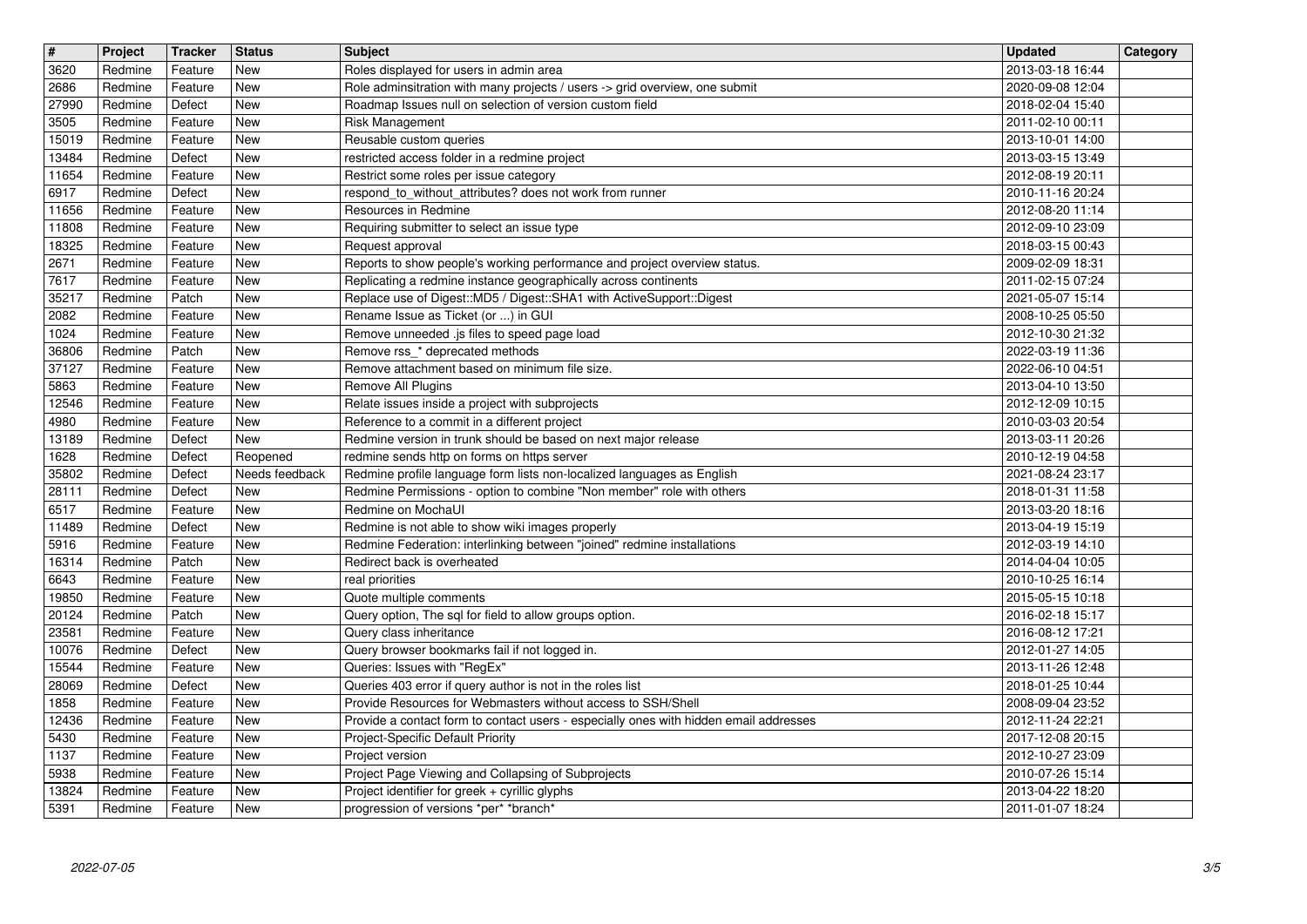| $\sqrt{t}$ | Project | Tracker | <b>Status</b>  | <b>Subject</b>                                                                                                | <b>Updated</b>   | Category |
|------------|---------|---------|----------------|---------------------------------------------------------------------------------------------------------------|------------------|----------|
| 10014      | Redmine | Defect  | New            | Problem with issue updates through feeds                                                                      | 2012-01-17 15:12 |          |
| 34593      | Redmine | Defect  | Needs feedback | privacy problem on users info                                                                                 | 2021-01-24 22:45 |          |
| 21770      | Redmine | Defect  | <b>New</b>     | Preview does not work on non-ascii data input                                                                 | 2016-01-21 09:49 |          |
| 9319       | Redmine | Patch   | New            | Prevent passing : label option to HTML tag in TabularFormBuilder                                              | 2011-09-26 14:16 |          |
| 10012      | Redmine | Defect  | <b>New</b>     | Press EDIT in repository in last SVN version doesn't show any page                                            | 2012-01-21 10:57 |          |
| 2880       | Redmine | Feature | New            | Possibility to know if an issue has been read by assignee                                                     | 2013-03-18 13:59 |          |
| 28105      | Redmine | Feature | New            | Portfolio managment                                                                                           | 2018-02-27 13:01 |          |
| 7105       | Redmine | Feature | New            | Popup menu for the Projects link                                                                              | 2010-12-13 22:39 |          |
| 1158       | Redmine | Feature | New            | Polls                                                                                                         | 2017-02-04 06:40 |          |
| 6321       | Redmine | Feature | New            | Plugin web interface and web installation                                                                     | 2010-09-11 09:52 |          |
| 23131      | Redmine | Feature | Reopened       | Plugin load order defined by inter-plugin dependencies                                                        | 2016-10-20 10:26 |          |
| 4548       | Redmine | Patch   | <b>New</b>     | please pull in debian branch                                                                                  | 2013-01-13 21:04 |          |
| 18677      | Redmine | Feature | <b>New</b>     | Planning module                                                                                               | 2014-12-18 09:40 |          |
| 4826       | Redmine | Feature | <b>New</b>     | picker needed to find id's of related issues and projects etc                                                 | 2010-07-08 17:53 |          |
| 29750      | Redmine | Feature | <b>New</b>     | Per project intergated IDE module with live collaboration support                                             | 2018-10-09 17:59 |          |
| 251        | Redmine | Patch   | <b>New</b>     | Patch for Feature Request #9785 (Default issues due date == assigned target version date)                     | 2022-03-10 21:19 |          |
| 1824       | Redmine | Feature | New            | Pastebin                                                                                                      | 2011-03-04 21:05 |          |
| 2576       | Redmine | Patch   | New            | Partially decouple application_helper.rb from Gravatar                                                        | 2009-03-24 22:34 |          |
| 6212       | Redmine | Feature | New            | Page synonyms                                                                                                 | 2010-08-25 17:12 |          |
| 6214       | Redmine | Feature | New            | Page name expansion for links                                                                                 | 2010-08-25 17:25 |          |
| 27902      | Redmine | Defect  | New            | Overview page is very slow for private projects with large number of members                                  | 2020-08-21 09:50 |          |
| 3146       | Redmine | Feature | <b>New</b>     | Optional Filters in custom queries                                                                            | 2009-04-09 13:14 |          |
| 2728       | Redmine | Feature | <b>New</b>     | Offline Support                                                                                               | 2013-04-19 22:56 |          |
| 21550      | Redmine | Patch   | Needs feedback | New option in html redmine link parsing - attachments                                                         | 2016-01-15 07:58 |          |
| 11246      | Redmine | Feature | New            | New Design and Analysis section                                                                               | 2016-06-08 16:59 |          |
| 7441       | Redmine | Feature | New            | Need of charts bugs report                                                                                    | 2011-01-25 18:19 |          |
| 3428       | Redmine | Feature | New            | Need AJAX Based Issue Addition                                                                                | 2011-11-04 19:59 |          |
| 3506       | Redmine | Feature | New            | Need ability to restrict which role can update/select the target version when updating or submitting an issue | 2013-03-18 16:47 |          |
| 5286       | Redmine | Feature | Reopened       | Need a way to load all issues in 1 web request, not just 25/50/100                                            | 2013-01-15 10:55 |          |
| 33286      | Redmine | Feature | <b>New</b>     | Multiple issue ids in "Subject" filter                                                                        | 2020-04-10 09:56 |          |
| 8567       | Redmine | Feature | <b>New</b>     | Move to capistrano for automation of installation/upgrade                                                     | 2011-06-09 02:46 |          |
| 36265      | Redmine | Patch   | <b>New</b>     | More flexible options for issue notifications                                                                 | 2021-12-01 10:27 |          |
| 36273      | Redmine | Defect  | <b>New</b>     | Modifying the source code of the plugin does not reload it in trunk 21295                                     | 2021-12-02 15:21 |          |
| 2709       | Redmine | Feature | New            | Modify default values                                                                                         | 2013-03-18 07:53 |          |
| 27067      | Redmine | Defect  | Needs feedback | Missed task for redmine: plugins: test                                                                        | 2017-09-25 05:44 |          |
| 3508       | Redmine | Feature | New            | Migrating individual project from redmine to another instance of redmine                                      | 2009-06-18 08:27 |          |
| 10532      | Redmine | Defect  | Resolved       | migrate from mantis script fails with missing table name                                                      | 2014-04-19 10:17 |          |
| 3125       | Redmine | Feature | New            | Merging 2 different Redmine Installations                                                                     | 2018-02-27 04:46 |          |
| 6062       | Redmine | Feature | New            | Meeting tracker                                                                                               | 2010-08-26 18:24 |          |
| 25647      | Redmine | Feature | New            | Max Character Length of Fields e.g. Roles, etc.                                                               | 2017-04-20 11:42 |          |
| 6211       | Redmine | Feature | New            | Make WikiWords and acronyms as wiki links                                                                     | 2010-08-25 17:04 |          |
| 36252      | Redmine | Feature | New            | Make the wiki multi-lingual                                                                                   | 2021-11-26 11:18 |          |
| 9604       | Redmine | Feature | New            | Make project name in Actvity stream items as link                                                             | 2011-11-21 06:20 |          |
|            |         |         |                |                                                                                                               |                  |          |
|            |         |         |                |                                                                                                               |                  |          |
|            |         |         |                |                                                                                                               |                  |          |
|            |         |         |                |                                                                                                               |                  |          |